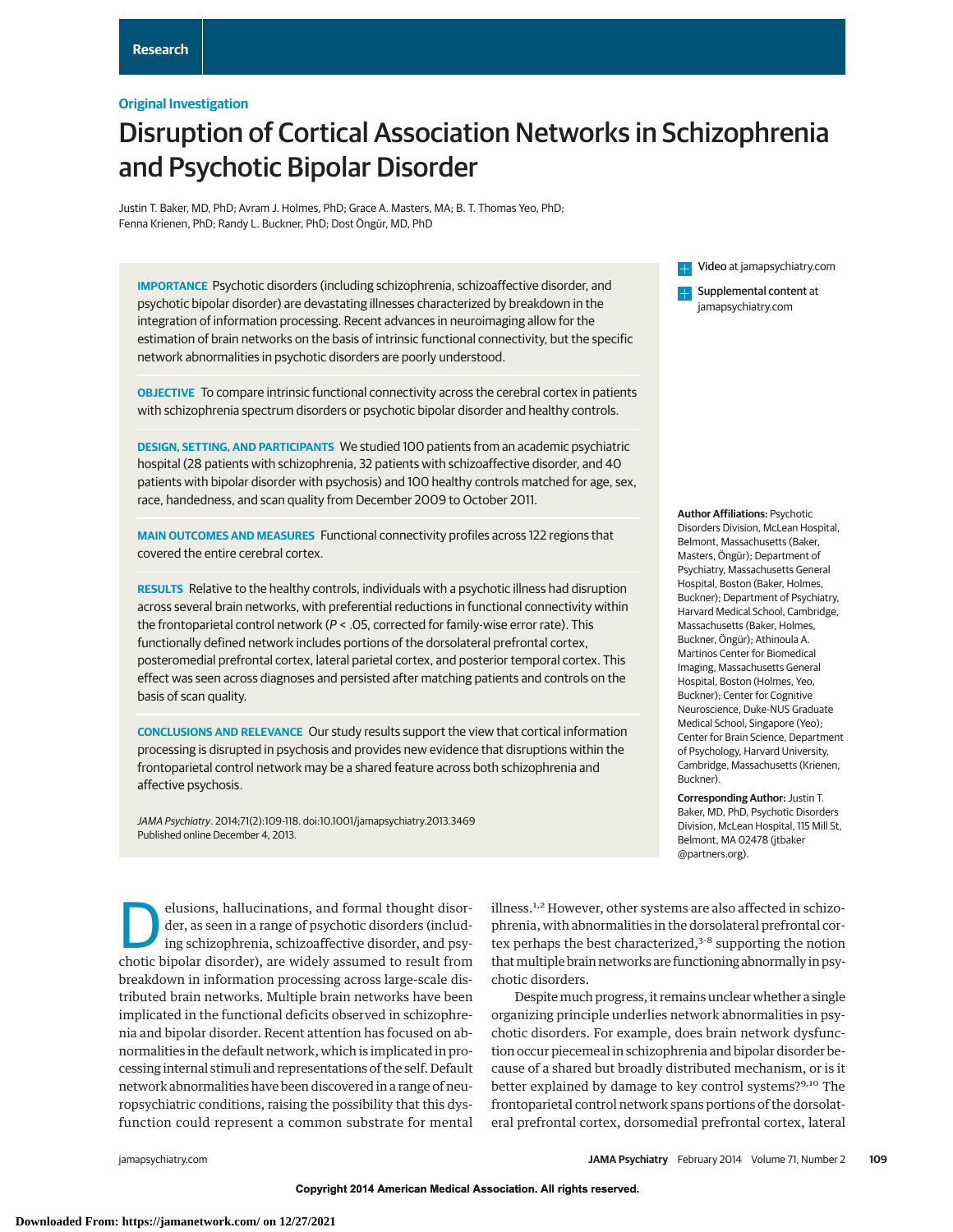parietal cortex, and posterior temporal cortex and corresponding portions of the striatum<sup>11</sup> and cerebellum.<sup>12</sup> Situated between the default and dorsal attention networks,<sup>13,14</sup> the frontoparietal control network is believed to play a crucial role in goal-directed planning<sup>14</sup> and the application of complex, nested rules.<sup>15,16</sup> One hypothesis is that this network serves as a bridge between the 2 distinct modes of information processing subserved by the default network (ie, memory and other selforiented processing) and the dorsal attention network (ie, spatial and other externally oriented stimuli). As a result, disruption of the frontoparietal control network might result in widespread changes to cortical information processing reflected across multiple brain networks.<sup>2</sup>

Magnetic resonance imaging (MRI)–based techniques in humans suggest broad breakdowns in cortical functional organization, reduced local network connectivity, reduced modular structure, and increased global network robustness in schizophrenia.<sup>17-20</sup> Although consistent with some degree of widespread network dysfunction, other studies<sup>21</sup> highlight preferential breakdown in certain cortical territories. For instance, Fornito et al<sup>21</sup> probed network function in schizophrenia in the context of a working memory task. They found evidence of task-by-disease interaction effects that overlap substantially with frontoparietal control network regions. Moreover, the schizophrenia imaging literature has classically characterized the hypofrontality of psychosis on the basis of positron emission tomographic abnormalities that are most pronounced in the lateral prefrontal cortex.<sup>7,22,23</sup> We explored network dysfunction using a novel approach that examined functional connectivity profiles at rest across the entire cerebral cortex. First, we studied a large sample of patients with a psychotic disorder. Second, we examined shifts in the strength and nature of interactions between functionally defined brain regions rather than comparing brain activation patterns or relying on anatomically defined cortical territories. Third, our study sample was largely recruited from inpatient psychiatric units where participants displayed particularly acute disease (most of which remained acute at scan time) and took several steps to rule out potential head movement confounders that can complicate the interpretation of studies using samples of patients with acute disease. Our analyses revealed disruption across several brain networks in patients with a psychotic disorder relative to healthy controls, with evidence of highly significant disruption of the frontoparietal control network. Frontoparietal network disruption was evident transdiagnostically and was independent of data quality, supporting the hypothesis that disruption to key control structures may represent a common biological substrate central to the pathophysiology of psychosis.

# **Methods**

Functional MRI (fMRI) data were collected from 100 patients (28 with schizophrenia, 32 with schizoaffective disorder, and 40 with bipolar disorder with psychosis) and 100 controls at rest with eyes open from December 2009 to October 2011. Analyses were designed to identify differences between patients and controls in the functional connectivity profiles across the cerebral cortex without imposing prior assumptions about the network-specific location of effects.

# **Participants**

Participants' demographic and clinical characteristics are summarized in eTable 1 in the Supplement. See eMaterials in the Supplement for details of participant recruitment and characterization.

## Image Acquisition

All imaging data were collected on 3-T Tim Trio scanners (Siemens) with a 12-channel phased-array head coil, using VB17 as the console version. Functional data were acquired using a gradient-echo echoplanar imaging sequence sensitive to blood oxygenation level–dependent contrast. Participants were instructed to remain still, stay awake, and keep their eyes open. No fixation image was used, but patients were monitored via eye tracking video to ensure that eyes remained open during functional scans. The echoplanar imaging parameters were as follows: repetition time, 3000 milliseconds; echo time, 30 milliseconds; flip angle,  $85^\circ$ ;  $3 \times 3 \times 3$ -mm voxels; field of view, 216; and 47 axial sections collected with interleaved acquisition and no gap. Each functional run lasted 6.2 minutes (124 time points). A total of 1 to 2 runs were acquired per participant (mean of 1.39 for controls and 1.40 for patients). Wholebrain coverage was achieved with sections aligned to the anterior commissure–posterior commissure plane using an automated alignment procedure, ensuring consistency among participants.<sup>24</sup> Structural data included a high-resolution, multiecho, T1-weighted, magnetization-prepared, gradient-echo image,<sup>25</sup> which allows increased contrast through weighted averaging of the 4 derived images.

# Image Preprocessing and Functional-Structural Data Alignment

See eMaterials in the Supplement for details.

## Region Definition and Comparison Between Groups

Primary analyses began with a highly reliable cortical parcellation derived from the fMRI data of 1000 healthy controls.<sup>26</sup> In this approach, the cortical mesh is parcelated into *k* sets of vertices on the basis of similar functional connectivity profiles across 1175 vertices spaced approximately 16mm apart and uniformly distributed across each cerebral hemisphere. We then defined a set of 122 cortical regions composed of 61 roughly symmetric territories in the left and right hemispheres by selecting vertices on the sphere with respect to network boundaries, sulcal patterns, and confidence maps.<sup>26</sup>

We computed the Pearson correlation coefficient between each regional fMRI time course, averaged across all vertices within the region, and the mean fMRI time course for every other region (matrix plots, Figure 1, Figure 2A, and Figure 3C; eFigure 1 in the Supplement).We also computed the Pearson correlation coefficient between the mean fMRI time course of a region and the time courses of all other vertices across the cortical mantle (surface plots, Figure 3 A and B). To compare regional correlation in the 2 groups, correlation val-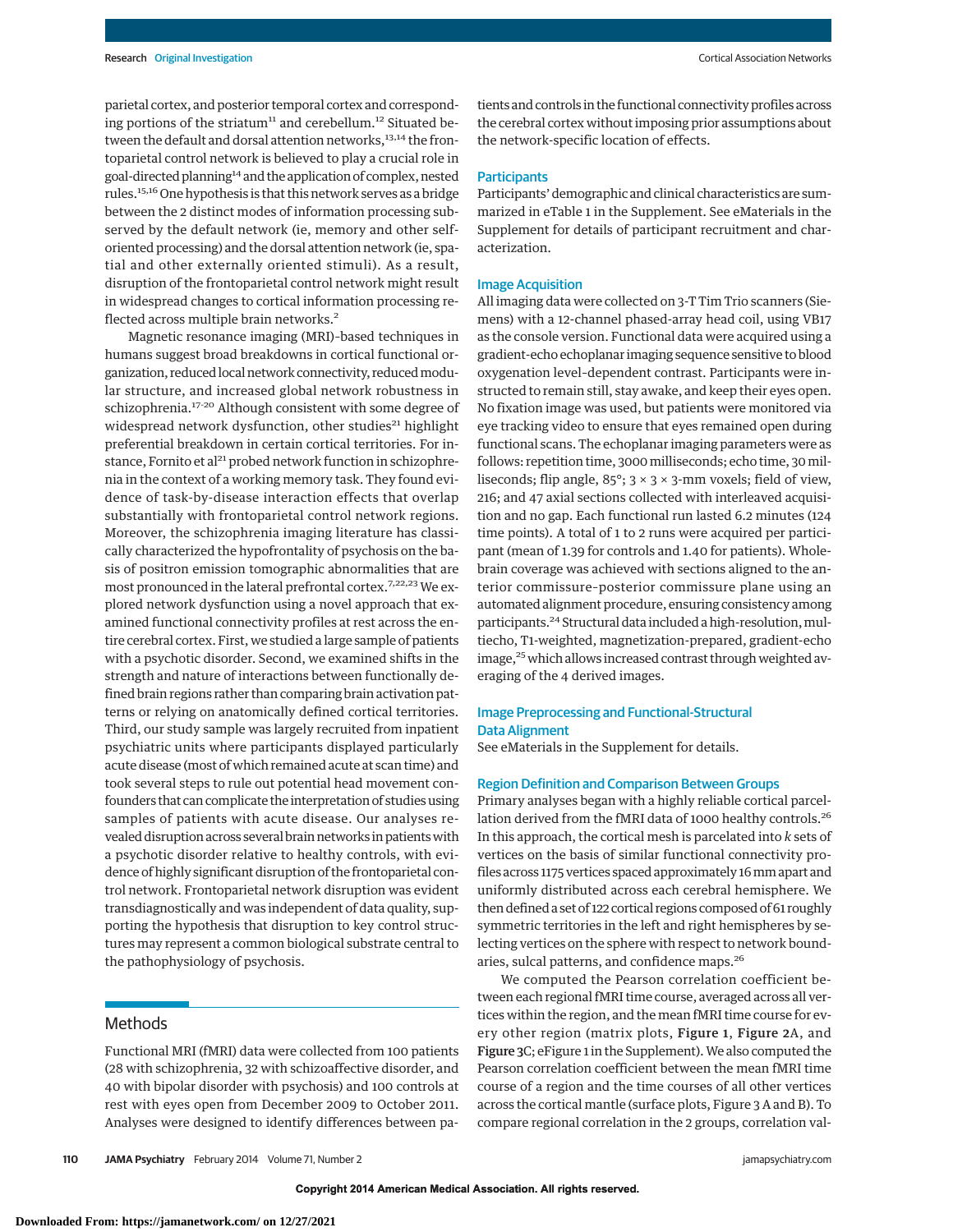

Each 61 × 61 grid shows the Pearson correlation between resting blood oxygenation level–dependent activity in intrahemispheric regional pairs for controls (A) and patients (B). Regions are ordered based on their network groupings adapted from Yeo et al.26 Diagonal white lines represent network

ues were *z*-transformed to increase normality of the correlation distribution and then compared using an analysis of variance after linear regression of age, sex, race, and handedness. All tests survived correction for multiple comparisons using a family-wise error rate (FWER; Bonferroni procedure) of *P* < .05 or false discovery rate (FDR) of q < 0.05.

To supplement the primary analyses, leveraging 122 regions defined using healthy control data, we applied a previously described<sup>26</sup> clustering approach on the independent patient and control group blood oxygenation level–dependent data. This analysis grouped vertices into 7 nonoverlapping networks based on similarity of fMRI connectivity profiles (see eMaterials in the Supplement for details). In addition to comparing parcellations in full (n = 100) groups of patients and controls, we separated patients and controls into high- and lowquality data groups (n = 50) using amedian signal-to-noise ratio split (see eTable 2 in the Supplement) and applied the clustering approach independently to each group.

# Results

# Functional Connectivity Across the Cerebral Cortex in Psychosis

Functional connectivitymatrices derived from 100 patients and 100 controls are depicted in Figure 1, with regional interactions organized into intrinsic left and right hemispheric cortical networks. Controls (Figure 1A) and patients (Figure 1B) had broadly similar network connectivity patterns, with each network showing the expected pattern of high withinnetwork and low between-network correlation.

boundaries. DorsAttn indicates dorsal attention; L, left hemisphere; R, right hemisphere; Sal, salience; SomMot, somatomotor; and VentAttn, ventral attention.

To examine the effects of a psychotic disorder on functional connectivity, we compared *z*-transformed Pearson correlation values in the 2 groups for all 3660 (61  $\times$  60) pairwise regional interactions (excluding unity interactions) using a regression model that partialed out the effects of age, sex, race, and handedness. Similar results were obtained when education and data quality (signal-to-noise ratio) were included in themodel (data not shown). Residual differences between the 2 groups are displayed in Figure 2A for the full set of intrahemispheric interactions. The pattern of cortical functional connectivity differences revealed psychosis-related reductions in correlation between regions that spanned several functional networks, including the frontoparietal control, default, and ventral attention networks. Interhemispheric correlation differences showed a similar pattern (see eFigure 1 in the Supplement).

Across the set of 3660 possible intrahemispheric connections, 97 (2.7%) had a significant difference between the 2 groups (FWER-corrected *P* < .05, corresponding to an uncorrected  $P = 1.4 \times 10^{-5}$ ). Of these, psychosis-related reductions in regional correlation (n = 34 of 97) occurred almost exclusively (n = 33 of 34) between regions located within the same network (eg, control B to control B) or immediate hierarchical cluster of networks (eg, control A to control B) (see eMaterials in the Supplement for details on the control and other networks). By contrast, all 63 psychosis-related increases in regional correlation occurred among between-network interactions that are negatively correlated at rest (ie, negative correlations between these regions became less negative in the psychotic sample). This pattern held when using a less stringent statistical criterion (FDR-corrected q < 0.05, corresponding to an uncorrected  $P = 7.8 \times 10^{-3}$ ).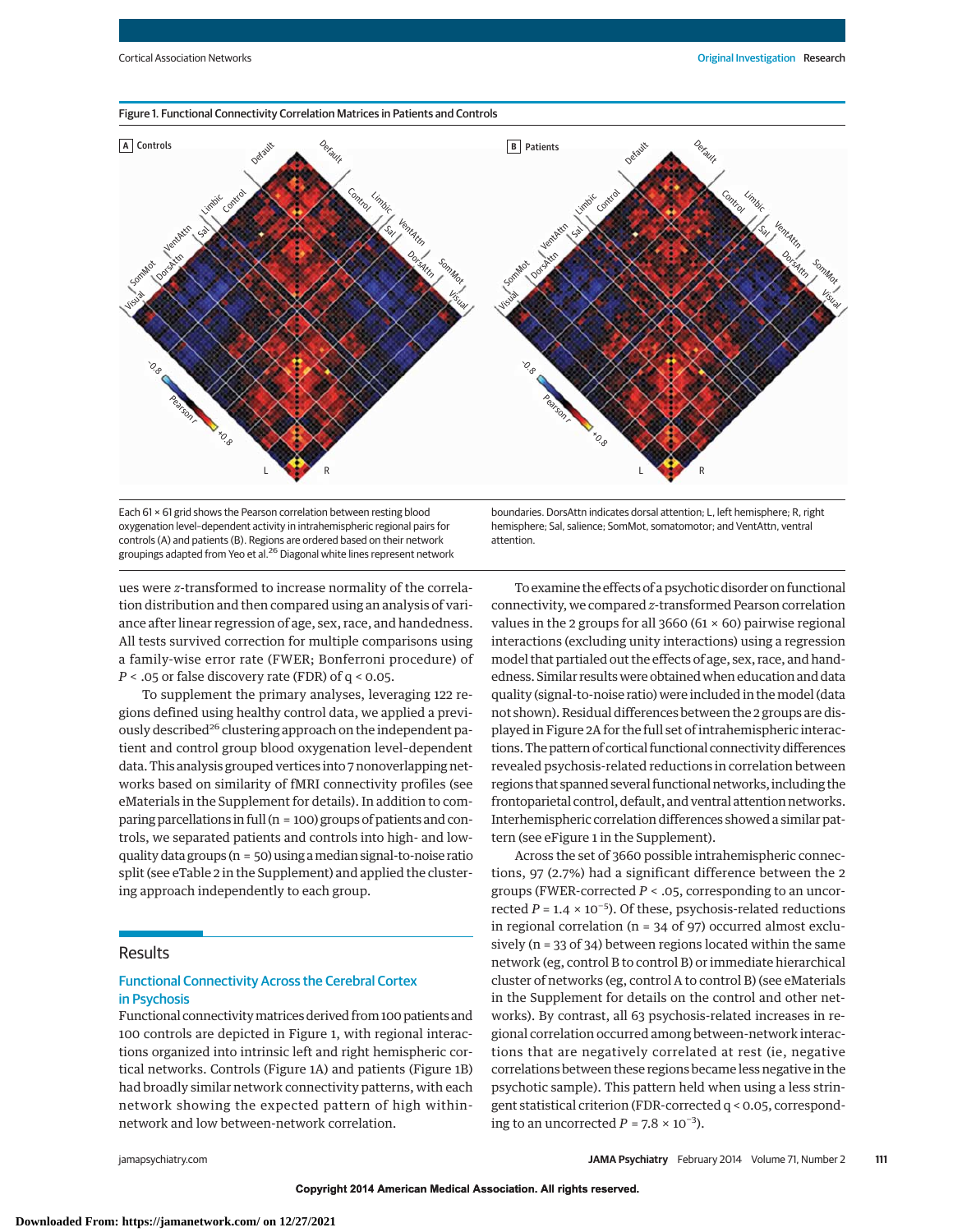Figure 2. Functional Connectivity Differences Between Patients and Controls



A, The 61 × 61 grid shows the differences in resting blood oxygenation level–dependent correlation between controls and patients for each intrahemispheric regional pair. Differences were obtained by an analysis of variance of z-transformed Pearson correlation values after linear regression of the effects of age, sex, race, and handedness. Regions are ordered based on their network groupings adapted from Yeo et al.<sup>26</sup> Diagonal white lines represent network boundaries. B, Manhattan plot showing associated network-wide P values of psychosis-related differences in functional connectivity. The y-axis shows the - $log_{10} P$  values of 240 within-network regional pairs, and the x-axis shows their network positions. The horizontal red line represents the threshold of  $P = 1.37 \times 10^{-5}$  for Bonferroni-corrected significance; the horizontal blue line represents the threshold of  $P = 7.8 \times 10^{-3}$ that corresponds to the false discovery rate (q < 0.05). See Figure 1 legend for explanation of abbreviations.

Psychosis-related differences in functional connectivity occurred across several networks but were particularly marked for connections that involved the frontoparietal control network. This effect was evident for within-network reductions in connectivity, as depicted in Figure 2B using a Manhattan plot, which shows the statistical significance of each regional interaction difference for all within-network findings (for Manhattan plot of all interactions, see eFigure 2 in the Supplement).

We next considered the differences for a higherresolution parcellation of the cerebral cortex into 17 networks (Table, eFigure 3 in the Supplement). This analysis revealed that in the second component of the frontoparietal control network (referred to here as the control B network), 12 of 20 possible interactions had significantly reduced correlation in patients with psychoses (FWER-corrected *P* < .05; 17 of 20 using FDR correction). Of the other 17-network components, no other network had more than 2 within-network differences significant at the more stringent threshold, and only the ventral somatomotor network had a comparable proportion with 1 significant of a possible 2 interactions (see eFigure 3 in the Supplement for the number of significant differences across all network pairs). When a less conservative statistical threshold (FDR) was used, patients displayed reduced integrity in other networks, including ventral attention, salience, and default (Table). Permutation testing revealed that effect sizes for connections that involved the control B network were greater than those found in ventral attention (*P* = .001), salience (*P* < .001), or control A (*P* = .001), 3 network components that also had a number of significant differences at the less stringent threshold. Compared with control B, effect sizes that involved default network components (B and C) were not found to be significantly different (*P* > .10); however, the small number of possible connections that involved these components suggests that these tests likely were not adequately powered to detect such a difference.

## Frontoparietal Control Network Disruption in Psychosis

To further explore the nature and anatomical extent of functional connectivity changes in the frontoparietal control network, we conducted a conventional seed-based analysis for 10 control network regions to visualize correlation differences between patients and controls across the whole cortical surface (Figure 3). We examined 5 bilateral sets of regions that comprised the control B component of the frontoparietal control network26: medial posterior prefrontal cortex, lateral anterior prefrontal cortex, temporal cortex, lateral posterior prefrontal cortex, and inferior parietal lobule. By examining difference maps derived from these 10 seed regions and their spatial overlap on the cortical surface, we confirmed that the differences in functional connectivity were consistent across multiple regions of the frontoparietal control network and largely confined to reductions in correlation between seed regions and other regions of the control A and control B networks. Results from seed-based analyses for the full set of 122 regions of interest are depicted in a supplemental animation (Video).

#### Cortical Network Parcellations

We next sought to address 2 potential confounders in our study design that could have accounted for our finding of preferential control network disruption. First, our main analysis relied on a functional parcellation derived exclusively from healthy participants<sup>26</sup>; therefore, it remained possible that subtle shifts in location or boundaries of selected regions might explain apparent reductions in correlation strength due to spatial misregistration between healthy and patient parcellations. Second, although we explicitly selected control participants on the basis of matched data quality (and found the 2 groups to have moved similar amounts [Table]), subtle differences in the distribution of head motion and/or data quality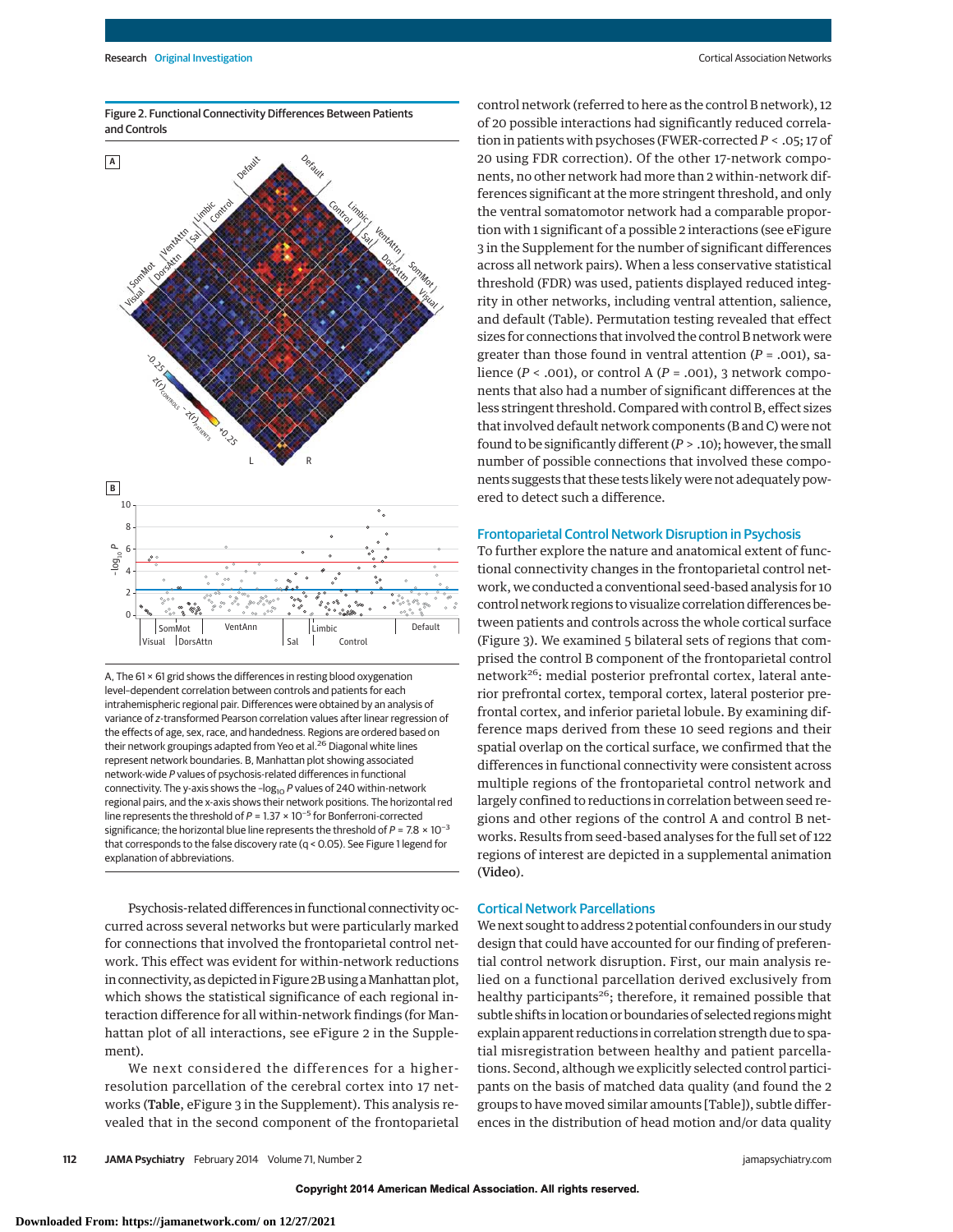in 2 comparison groups might still lead to idiosyncratic, geographically distributed patterns of correlation difference.<sup>27-29</sup>

Therefore, we conducted a second analysis to compute the 7-network cortical network parcellation from patients and controls independently and also examined the solutions for 2 key subgroups of study participants with low- and high-quality data: (1) the 50 control participants with the lowest-quality functional scans and (2) the 50 patients with the highestquality scans. This analysis was thus an explicit attempt to pit data quality against patient-control status to understand whether our findings persisted even when data quality was higher in the patient sample than in controls. Compared with patients with low signal-to-noise ratio, patients with high SNR had significantly lower positive scores on the Positive and Negative Syndrome Scale (15.8 vs 18.7, *P* = .04) and lower Youth Mania Rating Scale scores (12.6 vs 18.1, *P* = .008) but were otherwise similar (see eTable 2 in the Supplement).

eFigure 4 in the Supplement shows the parcellation derived from these 2 key subgroups and, for reference, the parcellation derived from 1000 healthy participants (eFigure 4A in the Supplement, adapted from Yeo et al<sup>26</sup>). Across both medial and lateral cortical surfaces, the parcellation derived from the low-quality data controls (eFigure 4B in the Supplement) closely matched the reference parcellation (eFigure 4A in the Supplement), whereas the parcellation derived from the high-quality data patients (eFigure 4C in the Supplement) showed a qualitatively different pattern: vertices previously assigned to the frontoparietal control network were assigned to other nearby network clusters. We did not detect a systematic pattern of reassignment of vertices assigned to the frontoparietal control network to a single other network. Because the parcellation procedure specified a priori a solution with 7 networks, the somatomotor network was divided into dorsal and ventral segments.

These results, together with the parcellation findings obtained on the full (n = 100) data sets (data not shown), provide confirmatory evidence of frontoparietal control network disruption that seems to be independent of the selection of control group and data quality. These findings support our interpretation that connectivity among nodes of the frontoparietal control network was altered in the psychotic group and not the result of regional misregistration between patient and control data sets due to subtle changes in region positions or boundaries. We explored this further by visualizing the correlation matrices obtained from patients and controls as springloaded graphs, which depict the correlation among nodes spatially (Figure 4). Although a full-graph theoretical analysis is beyond the scope of the present study, this illustration provides an intuitive sense for how network connectivity changed in the patient group: nodes from the control B network are less clustered. Thus, although differences in data quality and indirect influences on effective spatial smoothing always remain a concern in between-group fMRI studies,<sup>30</sup> our main findings withstand tests of known confounds.

#### Relationship to Diagnosis, Active Symptoms, or Treatment

We next examined whether the pattern or extent of frontoparietal control network disruption was related to *DSM-IV* diagnosis or other clinical variables. Mean correlation between all Figure 3. Network Disruptions in the Distributed Regions of the Frontoparietal Control Network



A, Functional connectivity differences for the 4 lateral regions in the B component of the frontoparietal network, shown using a conventional seed-based approach. Maps are color-coded based on group differences in z-transformed Pearson correlation (controls-patients), computed between each mean regional time course and the time course at every vertex on the cortical mesh and thresholded for significant differences (P < .01 uncorrected). As above, differences were obtained after linear regression of the effects of age, sex, race, and handedness. B, Conjunction maps showing the degree of overlap in thresholded ( $P < .01$ ) functional connectivity difference maps for the 5 left hemisphere regions (regions shown in A and PFCmp) within the control B network shown on lateral (left) and medial (right) inflated views of the cerebral cortex. Green and white lines indicate boundaries of control A and control B regions, respectively. C, Functional connectivity matrix for the 14 left and right hemisphere regions of the frontoparietal control network. Bold text indicates control B regions. Diagonal lines represent boundaries among the A, B, and C components of the frontoparietal control network. CingC indicates the C component of the cingulate gyrus; IPL, inferior parietal lobule; IPS, intraparietal sulcus; OFC, orbitofrontal cortex; PFCd, dorsal prefrontal cortex; PFCla, lateral anterior prefrontal cortex; PFClp, lateral posterior prefrontal cortex; PFCmp, medial posterior prefrontal cortex; PostTemp, posterior temporal; Precun, precuneus; and Temp, temporal.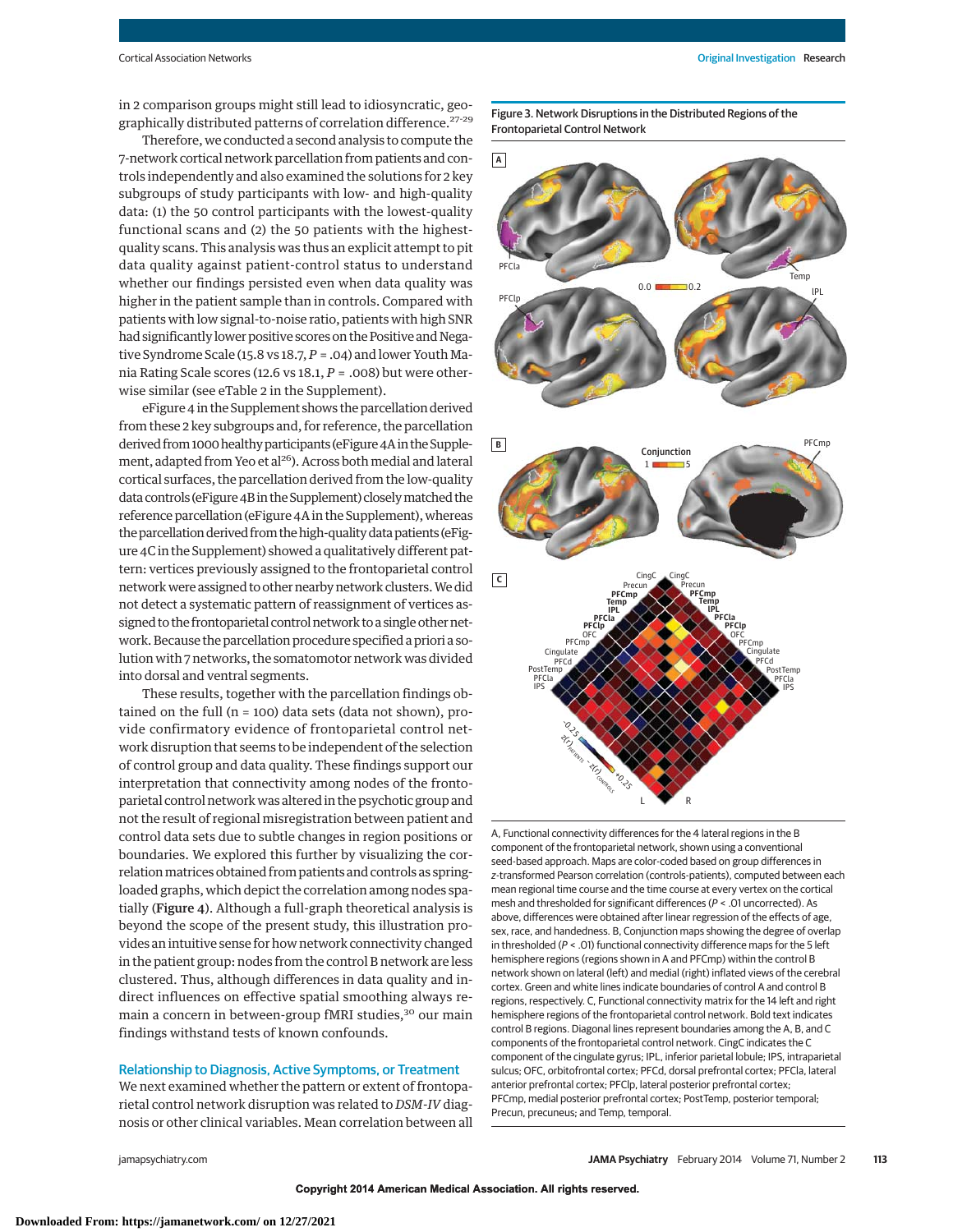| Table. Network Interactions Affected Significantly by Psychosis <sup>a</sup> |                |                |                |                 |
|------------------------------------------------------------------------------|----------------|----------------|----------------|-----------------|
| <b>Cortical Network</b>                                                      | FWER $P < .05$ | FDR $q < 0.05$ | Total          | Mean (SD)       |
| Visual central                                                               | $\Omega$       | $\Omega$       | $\overline{2}$ | $-0.007(0.004)$ |
| Visual peripheral                                                            | $\overline{2}$ | $\overline{2}$ | 6              | 0.095(0.105)    |
| Somatomotor A                                                                | $\mathbf{1}$   | $\overline{2}$ | $\overline{2}$ | 0.180(0.004)    |
| Somatomotor B                                                                | $\Omega$       | $\overline{2}$ | 12             | 0.069(0.039)    |
| Dorsal attention A                                                           | $\Omega$       | $\overline{2}$ | 6              | 0.073(0.059)    |
| Dorsal attention B                                                           | $\mathbf{0}$   | $\Omega$       | 12             | 0.028(0.042)    |
| Ventral attention                                                            | 1              | 20             | 70             | 0.080(0.060)    |
| Salience                                                                     | 1              | 9              | 20             | 0.083(0.065)    |
| Limbic                                                                       | $\Omega$       | $\Omega$       | $\overline{2}$ | 0.008(0.004)    |
| Control A                                                                    | $\overline{2}$ | 9              | 42             | 0.065(0.066)    |
| Control B                                                                    | 12             | 17             | 20             | 0.171(0.087)    |
| Control C                                                                    | $\Omega$       | $\Omega$       | $\overline{2}$ | 0.082(0.013)    |
| Default A                                                                    | $\Omega$       | $\overline{2}$ | 30             | 0.064(0.050)    |
| Default B                                                                    | $\mathbf{1}$   | $\overline{4}$ | 6              | 0.168(0.055)    |
| Default C                                                                    | $\Omega$       | $\mathbf{1}$   | 6              | 0.088(0.024)    |
| Default D                                                                    | $\Omega$       | $\overline{0}$ | $\overline{2}$ | $-0.012(0.051)$ |

Abbreviations: FDR, false discovery rate; FWER, family-wise error rate. <sup>a</sup> Values represent the number significant of total possible within-network interactions. Means (SDs) reflect the difference in correlation between controls and patients across all regional interactions for that network.

regional pairs within control A, within control B, and between control A and control B were compared between controls ( $n = 100$ ), patients with bipolar disorder ( $n = 40$ ), and patients with schizophrenia or schizoaffective disorder (n = 60). As observed at the psychotic disorders group level, mean correlation among regions of the frontoparietal control B network was significantly greater (*P* < .01) in healthy participants (*r* = 0.494) than in patients with bipolar disorder with psychosis (*r* = 0.405) or patients with schizophrenia or schizoaffective disorder  $(r = 0.411;$  **Figure 5**). The pattern of frontoparietal network disruption displayed consistency across the patient groups (Figure 5; for full grid, see eFigure 5 in the Supplement). We did not discover any significant relationships in a series of demographic and clinical variables and our findings (see eMaterials in the Supplement).

# **Discussion**

In this study, we examined whether common functional brain network abnormalities were present in patients with schizophrenia and psychotic bipolar disorder. To capture and compare the integrity of regional and network-level interactions across the cerebral cortex, we examined spontaneous restingstate hemodynamic fluctuations in 122 distinct cortical regions comprising 17 networks, the stability of which had been previously established in the functional connectivity profiles from 1000 healthy adults.<sup>26</sup> Our analyses identified a pattern of disrupted connectivity consistent with pronounced disruption of the frontoparietal control network and with lessmarked aberrant connectivity within and across other networks. We confirmed this disruption of the frontoparietal control network in a separate clustering analysis, in which we compared the cortical parcellation in subgroups of patients and controls that explicitly controlled for data quality. Together, these findings indicate that the frontoparietal control network is disrupted in multiple psychotic disorders.

Abnormal connectivity within and among the brain's associative networks has been a central theme in efforts to understand the etiology of psychosis since Bleuler<sup>46</sup> first coined the term *schizophrenia* in 1911 (Greek for a split mind). A substantial literature indicates disrupted functional connectivity in schizophrenia and bipolar disorder across multiple brain networks,<sup>1,19,31-37</sup> which has been reviewed extensively.<sup>20,38</sup> Our results suggest that psychosis is associated with a disruption in the control architecture needed to mediate between modes of information processing, possibly resulting in inappropriate activation of other networks, including the default network. This disruption might lead to blurring of the normally strongly defined boundary between internally and externally oriented processing.2,39 Depending on which internal and external processes are currently engaged, control network disruption might in turn result in a heterogeneous pattern of maladaptive thoughts and behaviors that varies during the illness and among individuals. $<sup>1</sup>$ </sup>

Our findings are largely compatible with the existing schizophrenia neuroimaging literature, particularly the taskbased literature about abnormalities in cognitive control and context processing.<sup>40-42</sup> Although previous studies<sup>40,42,43</sup> have focused on dysfunction in the dorsolateral prefrontal component of this network, our findings indicate that this network is affected across its frontal, parietal, temporal, and medial prefrontal components. Notably, the distributed nature of dysfunction is consistent with other studies<sup>19</sup> that have reported results from whole-brain analyses of task-based data. Although nodes within this network have previously been implicated in psychotic disorders, our work indicates that the disease-related abnormalities are preferential to the territory of an independently defined functional network.

The present analyses do not indicate a selective frontoparietal cortex disruption in specific psychotic disorders. Rather these data support the view that the frontoparietal control network may support the most diverse set of cognitive demands impaired in multiple disorders. It is possible that selective net-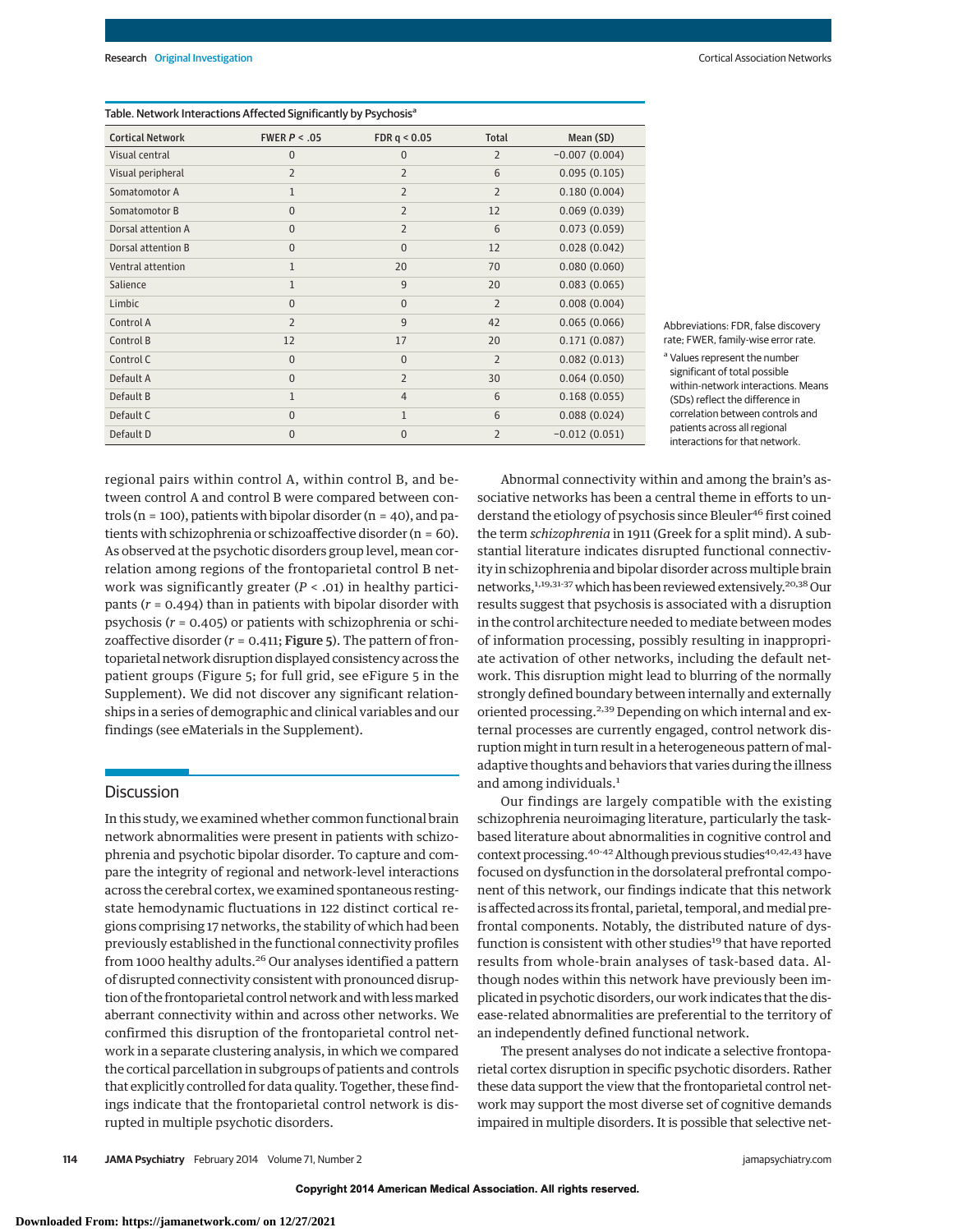#### Figure 4. Spatial Network Model of 3 Cortical Association Networks in Psychosis



Spring-loaded graphs showing selected nodes of the frontoparietal control network, dorsal attention network, and default network in controls (A) and patients (B). Node size is based on nodal degree; edge connection strength is represented by grayscale value and line thickness. Controls had a more segregated pattern clustering of frontoparietal and default networks (represented with nonoverlapping colored halos); by contrast, patients had less clustering within default and frontoparietal control networks and evidence of extension of frontoparietal nodes into the default cluster (represented with blended red-orange halos). FEF indicates frontal eye fields; InfParOcc, inferior parieto-occipital; IPLa, lateral inferior parietal lobule; IPLp, posterior inferior

parietal lobule; PCC, posterior cingulate; pCUN, precuneus; PFCdA, dorsal anterior prefrontal cortex; PFCdB, B component of dorsal prefrontal cortex; PFCl, lateral prefrontal cortex; PFCm, medial prefrontal cortex; PFCmpA, A component of medial posterior prefrontal cortex; PFCmpB, B component of medial posterior prefrontal cortex; PostC, postcentral gyrus; PostTempOcc, posterior temporal occipital; PrCv, ventral precentral gyrus; SupPar, superior parietal lobule; Temp, temporal cortex; TempA, A component of temporal cortex; TempB, B component of temporal cortex. See Figure 3 legend for explanation of other abbreviations.

work disruptions may be evident in more homogeneous patient samples. Along these lines, although it was not the emphasis of this study, we observed a unique pattern of connectivity differences in our schizophrenic and bipolar disorder subgroup analysis, although these differences failed to reach statistical significance (see eFigure 5 in the Supplement). Note that another group has recently reported differences in functional connectivity between schizophrenia and bipolar disorder,<sup>38</sup> albeit using different methods for defining and comparing network correlations and using a less acute bipolar patient sample (eg, current psychosis among bipolar patients in that study was 50% vs 78% in our study), which may help to explain the reported differences.

In our findings, there was evidence that a subcomponent of the frontoparietal control network, what we refer to as control B, was particularly affected. Although few studies have probed the specific functions of this network, a review<sup>15</sup> of the task-based fMRI literature suggests that higher-order application recruits cortical territories in the frontoparietal network, with the highest-order tasks activating territory most consistent with the control B component of the network.<sup>45</sup> The correspondence between these higher-order task activations and the locations of reduced resting connectivity in our psychotic sample suggests dysfunction in a network critical to the kind of nested cognition that is particularly challenging for thought-disordered patients and could give rise to complex delusions, hallucinations, and other misperceptions. In sum, our findings provide a novel and comprehensive characterization of dysfunctional territories in the cerebral cortex of psychotic individuals that matches well with the core deficits observed in these patients.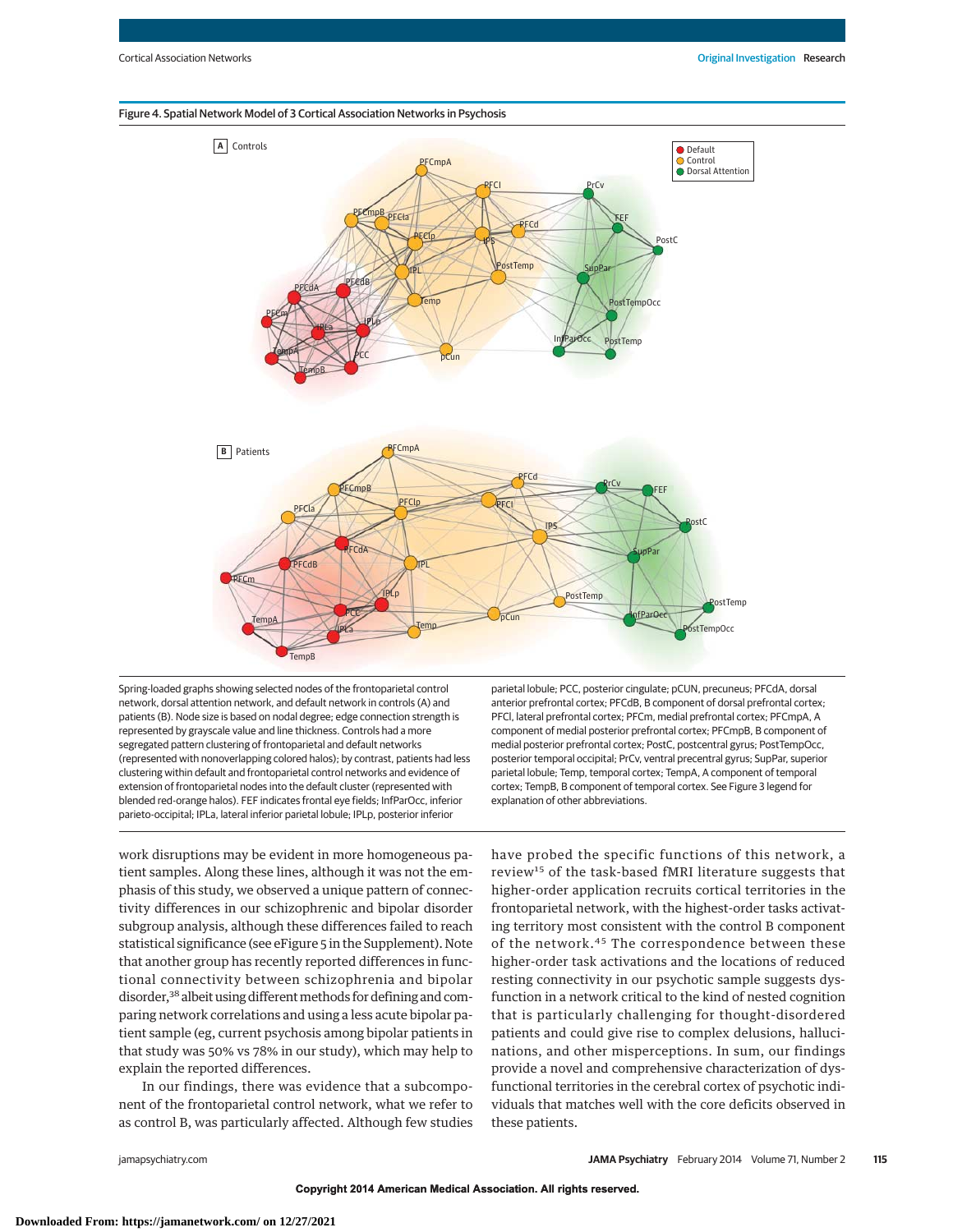

Functional connectivity difference matrices for the 14 left and right hemisphere regions of the frontoparietal control network shown for schizophrenic patients relative to controls (A), bipolar patients relative to controls (B), and schizophrenic patients relative to bipolar patients (C). Differences significant at false discovery rate q < 0.05 are shown in each panel just to the lower right of

the unthresholded matrix. D, Histograms show the mean correlation between components of the frontoparietal control network in controls and patients with bipolar disorder or schizophrenia. Error bars denote SE. See Figure 3 and Figure 4 captions for explanation of other abbreviations.

Although the statistical criterion we used for our primary analysis indicated the most differences outside the frontoparietal network were not statistically significant in our sample, there was evidence of dysfunction in other cortical networks (eg, ventral attention network and default network). The pattern we observed suggests that frontoparietal control disruption may be the most common and reliably observed across psychotic samples because we observed it in a large but heterogeneous sample of psychotic patients but does not rule out the possibility that it may be possible to subgroup patients with particular symptom clusters or diagnoses and show pronounced effects in other networks. In other words, our findings predict that psychosis will be associated with particular difficulty (and altered fMRI responses) on contextdependent tasks but also any tasks that require frontoparietal control network–dependent shifts between internal and external processing modes. This rationale may also explain why we failed to detect any significant relationship between our findings and specific clinical ratings; that is, in a large heterogeneous sample, biological differences shared across the group could manifest differently in different clinical subgroups (eg, due to other disruptions or compensations). An alternative possibility is that our findings indicate a shared vulnerability to thought disorder (ie, a trait marker for psychosis) rather than an indicator of current clinical state. Future work will be necessary to leverage the statistical power afforded by highthroughput imaging approaches to examine subgroup differences in network dysfunction.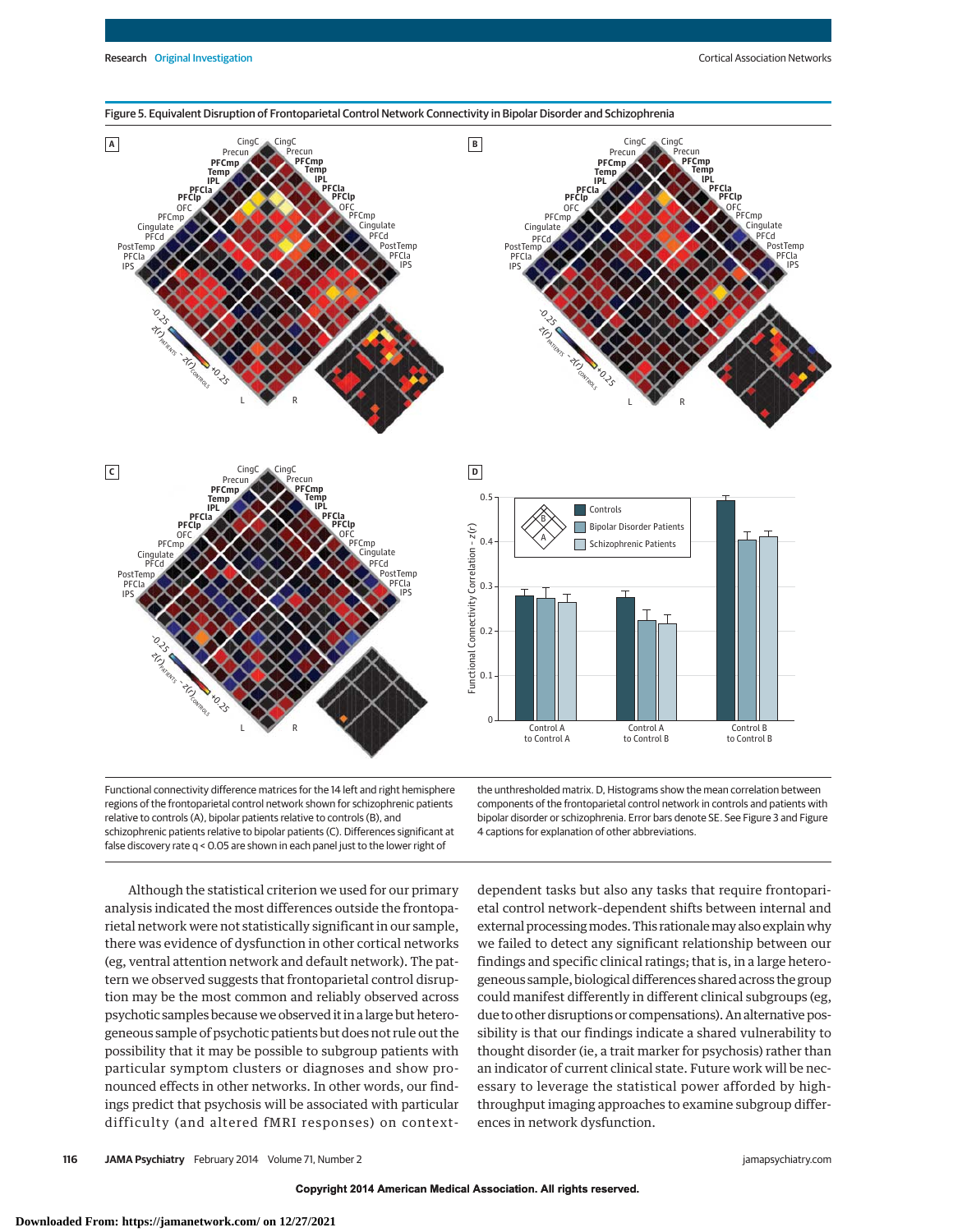To our knowledge, our study is one of the largest restingstate fMRI studies in a sample of individuals with a lifetime history of psychosis, most of whom were inpatients and/or patients with acute psychosis at the time of the scan. We also included data from patients that spanned *DSM-IV*diagnostic categories within the psychotic disorders. Our analysis included all resting-state networks rather than being restricted to a limited number of a priori regions and networks. We directly addressed the potential confounders of head motion and scan quality by matching control participants on the basis of signalto-noise properties of the functional scan and confirmed our findings in an analysis in which data quality and patient status were pitted against each other (ie, high-quality patient data vs low-quality control data). We also used a recently developed functional parcellation strategy to compare regional correlation across the entire cortex and then to rule out subtle regional boundary shifts. We computed the functional parcellation separately based solely on patient data.

The study has several limitations. First, combining data from patients with schizophrenia and psychotic bipolar disorder could obscure differences in the biology of psychosis in the 2 disorders<sup>38</sup> and therefore might be viewed as a limitation of our study design. Although the 2 disorders have some unique features, the present study was designed to reveal shared features of psychosis. Future studies adequately powered to detect connectivity differences within each diagnosis will address the question of overlapping and unique substrates for psychosis in different diagnostic entities. Second, there were several commonalities among the patient sample other than lifetime history of psychosis differentiating them from controls, including current and past use of centrally active medications, anxiety or distress, and mood disturbances. Thus, we cannot establish definitively whether frontoparietal network disruptions in this group were due to a common neural phenotype or these other factors. Similarly powered studies that examined unaffected relatives, unmedicated patients, or medicated controls would be helpful in ruling out these and other potential confounders. Third, we found a small but significant difference between patients and controls in educational history, with both patients and their parents having a lesser educational background than controls (by a mean of 1.74 years for patients and 0.8 years for their parents). Given the potential relationship between the frontoparietal control network and the types of higher cognitive functions that would accompany scholastic achievement, this difference was potentially significant. However, our results held even after adjusting for educational history, and no correlation was observed between educational variables and frontoparietal control network integrity. Differences in education also could potentially be mitigated by the fact that estimated IQ scores were similar in the 2 groups. Fourth, subcortical structures are known to play a central role in the pathophysiology of psychotic disorders and yet received minimal attention in this study, which focused on disruptions to neocortical networks. This choice was partly methodologic because our goal was to apply a parcellation with which we have high confidence to this patient population. Although our group and others have made advances in applying parcellation strategies to subcortical structures, $11,44$  we thought that applying them here would be premature and somewhat beyond the scope of our study. We are actively pursuing analyses that include subcortical structures, which will be critical to our understanding of the changes we have observed here, and expect disruptions observed in the neocortex to also be present in other connected subcortical structures.

In conclusion, we identified the frontoparietal control network as preferentially disrupted in psychosis. This finding persisted even after controlling for the effects of data quality and was present in subgroups of patients with schizophrenia and psychotic bipolar disorder. Given this network's putative role in higher-order cognition, this disruption may underlie the shared vulnerability to thought disorder that characterizes both schizophrenia and affective psychosis.

## **ARTICLE INFORMATION**

**Submitted for Publication:** December 9, 2012; final revision received July 11, 2013; accepted July 18, 2013.

**Published Online:** December 4, 2013. doi:10.1001/jamapsychiatry.2013.3469.

**Author Contributions:** Dr Baker had full access to all the data in the study and takes responsibility for the integrity of the data and the accuracy of the data analysis.

Study concept and design: Baker, Buckner, Öngür. Acquisition of data: Baker, Holmes, Masters, Buckner, Öngür.

Analysis and interpretation of data: Baker, Holmes, Yeo, Krienen, Buckner, Öngür.

Drafting of the manuscript: Baker, Holmes, Masters, Yeo, Öngür.

Critical revision of the manuscript for important intellectual content: All authors.

Statistical analysis: Baker, Holmes, Yeo, Krienen, Buckner.

Obtained funding: Baker, Buckner, Öngür. Administrative, technical, and material support: Holmes, Masters, Yeo, Krienen, Buckner, Öngür. Study supervision: Buckner, Öngür.

**Conflict of Interest Disclosures:** Dr Buckner is a paid consultant for Pfizer, Inc and Johnson & Johnson. Dr Öngür serves on the advisory board for Lilly.

**Funding/Support:** This study was funded by grants 1K23MH079982-01A1, 5R01MH094594 from the National Institute of Mental Health (Dr Öngür), the Clinical Investigator Training Fellowship from Harvard/MIT (Dr Öngür), and the Taplin Family Foundation. Dr Baker is supported by a Dupont-Warren Fellowship (HMS), the APA-Pfizer MD/PhD Fellowship, and the Maria Lorenz Pope Fellowship. Dr Holmes is supported by K01MH099232 from the National Institute of Mental Health.

**Role of the Sponsor:** The funding agencies had no role in the design and conduct of the study; collection, management, analysis, and interpretation of the data; preparation, review, or approval of the manuscript; and decision to submit the manuscript for publication.

**Additional Contributions:** Marisa Hollinshead, BA, Julie McCarthy, BA, and Alissa Cooper, BA, assisted with participant recruitment, clinical assessment. and scanning. Subjects were provided monetary compensation for their participation.

#### **REFERENCES**

**1**. Whitfield-Gabrieli S, Thermenos HW, Milanovic S, et al. Hyperactivity and hyperconnectivity of the default network in schizophrenia and in first-degree relatives of persons with schizophrenia. Proc Natl Acad SciUSA. 2009;106(4):1279-1284.

**2**. Buckner RL, Andrews-Hanna JR, Schacter DL. The brain's default network: anatomy, function, and relevance to disease. Ann N Y Acad Sci. 2008;1124:1-38.

**3**. Manoach DS, Gollub RL, Benson ES, et al. Schizophrenic subjects show aberrant fMRI activation of dorsolateral prefrontal cortex and basal ganglia during working memory performance. Biol Psychiatry. 2000;48(2):99-109.